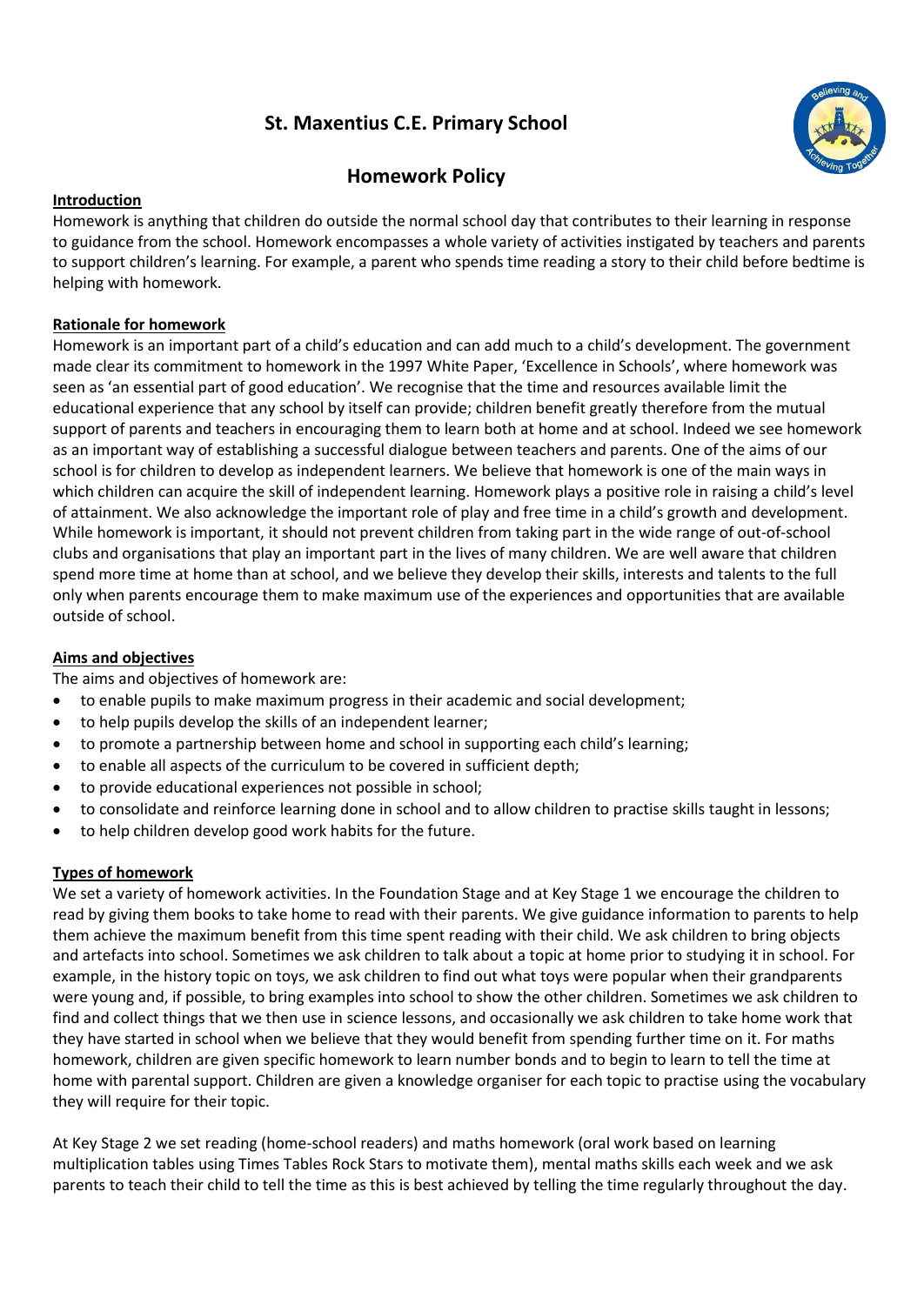Children are given a knowledge organiser for each topic to practise saying, reading and writing the vocabulary they will require for their topic. We also set homework as a means of helping the children to revise for examinations as well as to ensure that prior learning has been understood.

Optional or additional homework could include a small research project but this would not routinely be asked of children. Occasionally, they may be set a short task, such as finding the meanings of vocabulary.

#### **Amount of homework**

We increase the amount of homework that we give the children as they move through the school. We expect Key Stage 1 children to spend approximately one hour throughout the week doing homework, although this may well include reading with a parent. We expect children in years 3 and 4 to spend approximately 15–20 minutes on two to three evenings per week on homework and children in years 5 and 6 to spend approximately 30 minutes on two to three evenings per week.

The school operates a homework club which is not openly available to all pupils but is available for pupils who do not have the facilities or support at home to complete their homework.

#### **Inclusion**

The policy of the school is that all pupils are entitled to equality of access to the full range of educational experiences available, including homework. All homework set will take account of the range of abilities but with a recognition that we are aiming for all pupils to meet age related expectations unless there is a specific reason why a child would not be able to achieve this.

It is the responsibility of all teachers and support staff to ensure that pupils are taught and assessed appropriately according to their needs. In addition to the principles and practice described in this policy, the school undertakes the procedures recommended by the DfES Special Educational Needs Code of practice to ensure that parents and pupils are fully involved in all decision making and support programmes.

## **Equal Opportunities**

All pupils will have access to homework and will be treated equally regardless of

race, gender (natural or reassigned), disability, religion or belief, cultural background ,sexual orientation and age. It is the responsibility of staff to promote good practice in equal opportunities and ensure that , when identifying a special need, it is an educational one and not one of language or physical difficulty.

#### **The role of parents**

Parents have a vital role to play in their child's education, and homework is an important part of this process. We ask parents to encourage their child to complete the homework tasks that are set and to check through completed work. We invite them to help their children as they feel necessary and provide them with the sort of environment that allows children to do their best. Parents can support their child by providing a good working space at home, by enabling their child to visit the library regularly, and by discussing the work that their child is doing. If a child is finding homework difficult or if there is an issue when completing homework or if parents have any problems or questions about homework, they should, in the first instance, contact the child's class teacher. If their questions are of a more general nature, they should contact the Headteacher. Finally, if they wish to make a complaint about the school homework policy or the way it is implemented, parents should follow the school's complaints procedure.

#### **Success Indicators**

- pupils make maximum progress in their academic and social development;
- pupils develop the skills of an independent learner;
- a partnership between home and school in supporting each child's learning is promoted;
- all aspects of the curriculum are covered in sufficient depth;